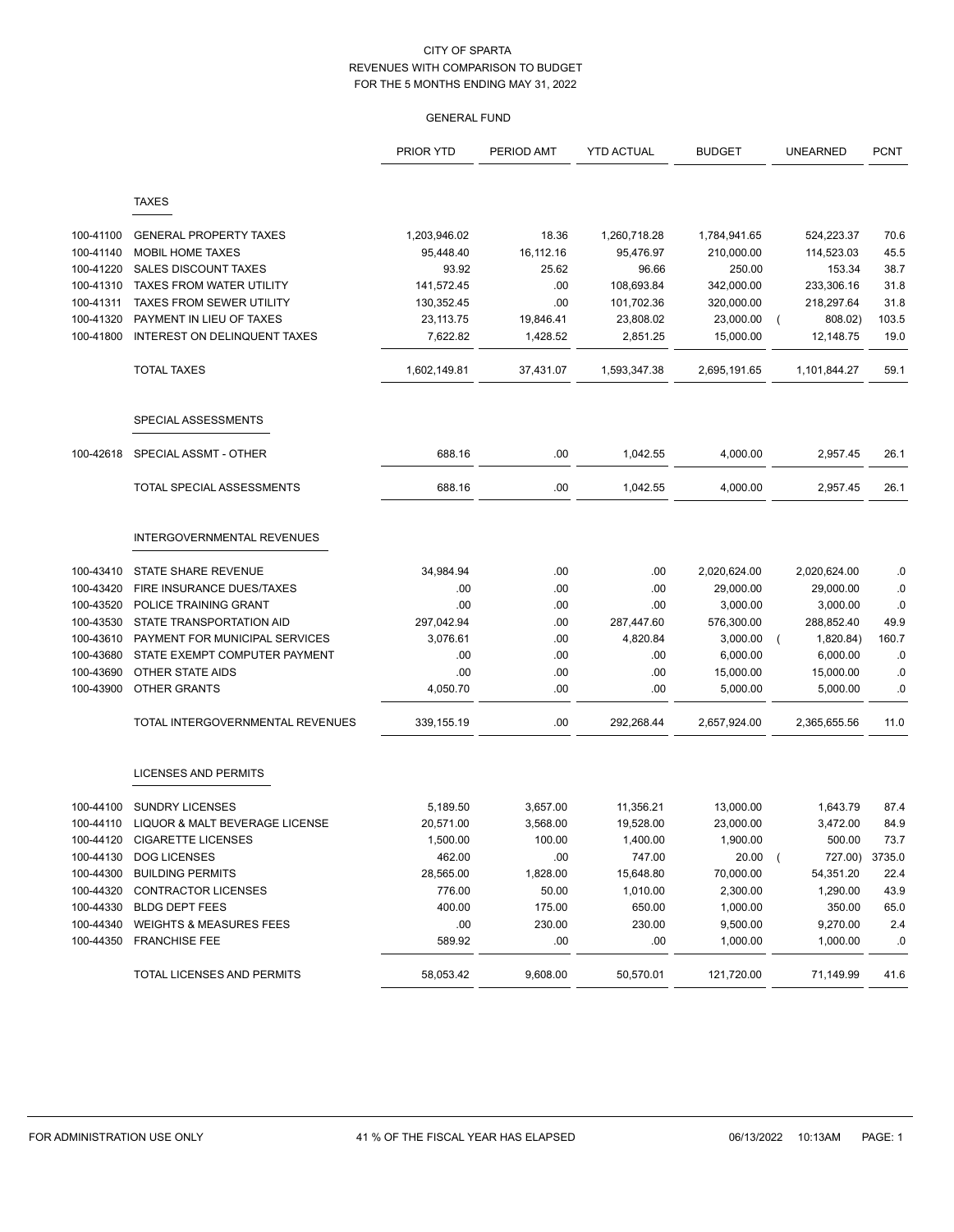|           |                                        | PRIOR YTD    | PERIOD AMT | <b>YTD ACTUAL</b> | <b>BUDGET</b> | <b>UNEARNED</b>          | <b>PCNT</b> |
|-----------|----------------------------------------|--------------|------------|-------------------|---------------|--------------------------|-------------|
|           | FINES, FORFEITS & PENALTIES            |              |            |                   |               |                          |             |
| 100-45100 | <b>COURT PENALTIES &amp; COST</b>      | 47,790.75    | 3,272.71   | 39,849.36         | 110,000.00    | 70,150.64                | 36.2        |
| 100-45110 | PARKING VIOLATIONS                     | 6,122.75     | 6,075.00   | 10,455.00         | 18,000.00     | 7,545.00                 | 58.1        |
| 100-45120 | <b>RESTITUTION</b>                     | 284.84       | .00        | 26.80             | .00           | 26.80)<br>$\overline{ }$ | .0          |
|           | TOTAL FINES, FORFEITS & PENALTIES      | 54,198.34    | 9,347.71   | 50,331.16         | 128,000.00    | 77,668.84                | 39.3        |
|           | PUBLIC CHARGES FOR SERVICES            |              |            |                   |               |                          |             |
| 100-46110 | <b>CLERK FEES</b>                      | 1,178.15     | .00        | 1,532.33          | 100.00        | 1,432.33)<br>$\left($    | 1532.3      |
| 100-46120 | <b>TREASURER FEES</b>                  | 90.66        | .00        | 30.00             | 300.00        | 270.00                   | 10.0        |
| 100-46210 | POLICE DEPARTMENT FEES                 | 565.95       | 173.75     | 444.25            | 1,000.00      | 555.75                   | 44.4        |
| 100-46310 | STREET DEPARTMENT FEE                  | 150.00       | .00        | 90.00             | 500.00        | 410.00                   | 18.0        |
| 100-46420 | <b>GARBAGE COLLECTION FEES</b>         | 42,085.24    | .00        | 35,730.51         | 282,000.00    | 246,269.49               | 12.7        |
| 100-46710 | PARK DEPARTMENT FEES                   | .00          | .00        | .00               | 300.00        | 300.00                   | .0          |
| 100-46720 | <b>SWIMMING POOL FEES</b>              | 478.45       | 53.74      | 140.26)           | 70,000.00     | 70,140.26                | .2)         |
| 100-46730 | SWIMMING POOL CONCESSIONS              | .00          | .00        | .00               | 22,000.00     | 22,000.00                | .0          |
| 100-46740 | <b>RECREATION PROGRAM FEES</b>         | 33,296.73    | 1,969.11   | 45,232.07         | 115,000.00    | 69,767.93                | 39.3        |
| 100-46750 | PARK SHELTER FEES                      | 2,052.21     | 388.62     | 1,383.87          | 3,500.00      | 2,116.13                 | 39.5        |
| 100-46790 | MEMORIAL PARK CONCESSIONS              | .00          | .00        | 798.50            | 30,000.00     | 29,201.50                | 2.7         |
| 100-46800 | AIRPORT ELECTRICITY                    | 1,512.00     | .00        | 1,512.00          | 1,500.00      | 12.00)<br>$\left($       | 100.8       |
| 100-46810 | <b>AIRPORT LEASES</b>                  | 57,380.00    | .00        | 57,380.00         | 56,000.00     | 1,380.00)                | 102.5       |
| 100-46820 | AIRPORT FUEL COMMISSION                | 4,367.34     | 874.96     | 6,176.12          | 15,000.00     | 8,823.88                 | 41.2        |
| 100-46830 | AIRPORT FUEL TAX                       | 50.34)       | .00.       | 146.28)           | .00           | 146.28                   | .0          |
| 100-46850 | <b>SNOW REMOVAL FEES</b>               | 1,350.00     | .00        | .00.              | .00           | .00                      | .0          |
| 100-46860 | HYDRANT RENTAL FEE                     | .00          | .00        | 69,466.11         | 240,000.00    | 170,533.89               | 28.9        |
|           | TOTAL PUBLIC CHARGES FOR SERVICES      | 144,456.39   | 3,460.18   | 219,489.22        | 837,200.00    | 617,710.78               | 26.2        |
|           | MISCELLANEOUS REVENUES                 |              |            |                   |               |                          |             |
| 100-48110 | INTEREST ON GENERAL INVESTMENT         | 14,956.88    | 2,737.96   | 11,660.65         | 35,000.00     | 23,339.35                | 33.3        |
| 100-48200 | <b>RENT ON BUILDINGS &amp; OFFICES</b> | 900.00       | .00        | 900.00            | 3,600.00      | 2,700.00                 | 25.0        |
| 100-48210 | <b>HYDRO ELECTRIC REVENUE</b>          | 1,452.03     | .00        | .00               | 1,000.00      | 1,000.00                 | .0          |
| 100-48300 | SALE OF CITY PROPERTY                  | 103,781.00   | .00        | 119,085.00        | 240.000.00    | 120,915.00               | 49.6        |
| 100-48450 | <b>INSURANCE RECOVERIES</b>            | 16,329.95    | .00        | 17,853.03         | 25,000.00     | 7,146.97                 | 71.4        |
| 100-48500 | SCHOOL RESOURCE OFFICER                | 33,420.12    | .00        | .00               | 51,500.00     | 51,500.00                | .0          |
| 100-48900 | MISCELLANEOUS REVENUES                 | 790.35       | 25.00      | 3,823.59          | 5,000.00      | 1,176.41                 | 76.5        |
|           | TOTAL MISCELLANEOUS REVENUES           | 171,630.33   | 2,762.96   | 153,322.27        | 361,100.00    | 207,777.73               | 42.5        |
|           | TOTAL FUND REVENUE                     | 2,370,331.64 | 62,609.92  | 2,360,371.03      | 6,805,135.65  | 4,444,764.62             | 34.7        |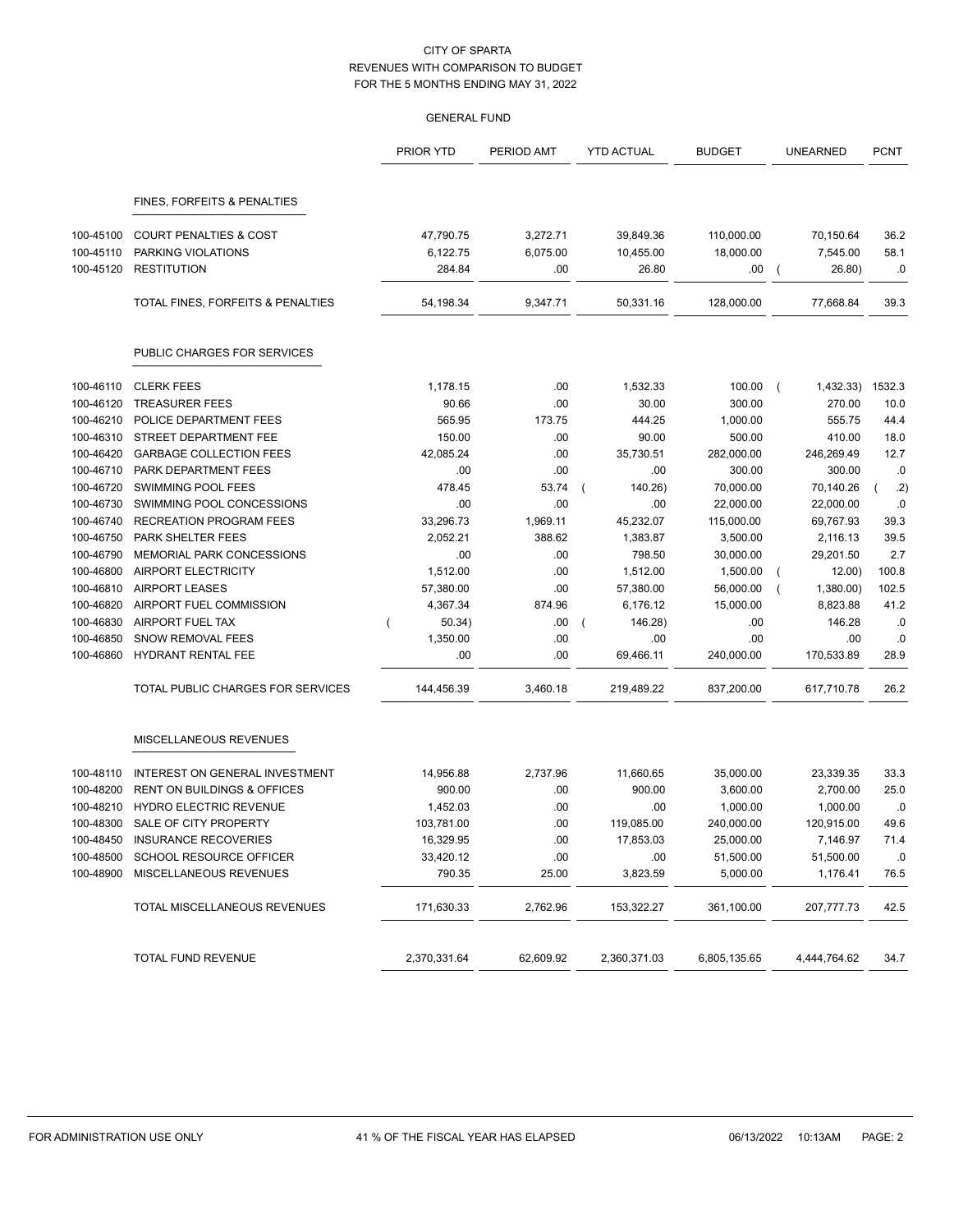|               |                            | <b>PRIOR YTD</b> | PERIOD AMT | <b>YTD ACTUAL</b> | <b>BUDGET</b> | UNEXPENDED           | <b>PCNT</b> |
|---------------|----------------------------|------------------|------------|-------------------|---------------|----------------------|-------------|
|               | <b>CITY COUNCIL</b>        |                  |            |                   |               |                      |             |
| 100-51110-120 | CITY COUNCIL-SALARIES      | 12,450.00        | 3,190.00   | 12,940.00         | 29,000.00     | 16,060.00            | 44.6        |
| 100-51110-130 | <b>FICA</b>                | 952.50           | 244.07     | 990.02            | 2,218.50      | 1,228.48             | 44.6        |
| 100-51110-320 | PUBLICATIONS/SEMINARS/DUES | .00              | 27.43      | 27.43             | 200.00        | 172.57               | 13.7        |
| 100-51110-340 | OPERATING SUPPLIES         | 202.45           | .00        | .00               | 200.00        | 200.00               | .0          |
|               | <b>TOTAL CITY COUNCIL</b>  | 13,604.95        | 3,461.50   | 13,957.45         | 31,618.50     | 17,661.05            | 44.1        |
|               | <b>MAYOR</b>               |                  |            |                   |               |                      |             |
| 100-51120-120 | MAYOR-SALARIES             | 3,570.00         | .00        | 2,860.00          | 8,540.00      | 5,680.00             | 33.5        |
| 100-51120-130 | <b>FICA</b>                | 273.12           | .00        | 218.80            | 653.31        | 434.51               | 33.5        |
| 100-51120-320 | PUBLICATIONS/SEMINARS/DUES | .00              | .00        | .00               | 100.00        | 100.00               | .0          |
| 100-51120-340 | OPERATING SUPPLIES         | .00              | .00        | .00               | 100.00        | 100.00               | $\cdot$ 0   |
| 100-51120-391 | <b>TELEPHONE</b>           | 185.06           | 7.53)      | 177.01            | 600.00        | 422.99               | 29.5        |
|               | <b>TOTAL MAYOR</b>         | 4,028.18         | 7.53)      | 3,255.81          | 9,993.31      | 6,737.50             | 32.6        |
|               | MUNICIPAL COURT            |                  |            |                   |               |                      |             |
| 100-51210-120 | MUNICIPAL COURT-SALARIES   | 8,968.85         | 2,313.00   | 9,121.85          | 24,327.44     | 15,205.59            | 37.5        |
| 100-51210-130 | <b>FICA</b>                | 686.17           | 176.94     | 697.77            | 1,861.05      | 1,163.28             | 37.5        |
| 100-51210-132 | <b>RETIREMENT</b>          | 352.89           | 98.87      | 348.15            | 850.00        | 501.85               | 41.0        |
| 100-51210-211 | <b>WITNESS FEES</b>        | .00              | .00        | .00               | 200.00        | 200.00               | .0          |
| 100-51210-213 | SUBSTITUTE JUDGES          | .00              | .00        | .00               | 200.00        | 200.00               | .0          |
| 100-51210-320 | PUBLICATIONS/SEMINARS/DUES | 700.00           | 533.13     | 1,333.13          | 1,200.00      | 133.13<br>$\sqrt{2}$ | 111.1       |
| 100-51210-340 | OPERATING SUPPLIES         | 4,278.65         | 39.04      | 4,342.04          | 5,500.00      | 1,157.96             | 79.0        |
| 100-51210-391 | <b>TELEPHONE</b>           | 27.60            | .00        | 4.30              | 50.00         | 45.70                | 8.6         |
|               | TOTAL MUNICIPAL COURT      | 15,014.16        | 3,160.98   | 15,847.24         | 34,188.49     | 18,341.25            | 46.4        |
|               | <b>ATTORNEY</b>            |                  |            |                   |               |                      |             |
| 100-51300-120 | ATTORNEY-SALARIES          | 12,923.04        | 2,746.16   | 13,044.25         | 35,700.00     | 22,655.75            | 36.5        |
| 100-51300-130 | <b>FICA</b>                | 988.60           | 210.08     | 997.88            | 2,731.05      | 1,733.17             | 36.5        |
| 100-51300-132 | <b>RETIREMENT</b>          | 872.35           | 178.50     | 847.87            | 2,320.50      | 1,472.63             | 36.5        |
| 100-51300-134 | LIFE INSURANCE             | .00              | .00        | .00               | 200.00        | 200.00               | .0          |
| 100-51300-340 | OPERATING SUPPLIES         | .00              | .00        | .00               | 1,800.00      | 1,800.00             | .0          |
|               | <b>TOTAL ATTORNEY</b>      | 14,783.99        | 3,134.74   | 14,890.00         | 42,751.55     | 27,861.55            | 34.8        |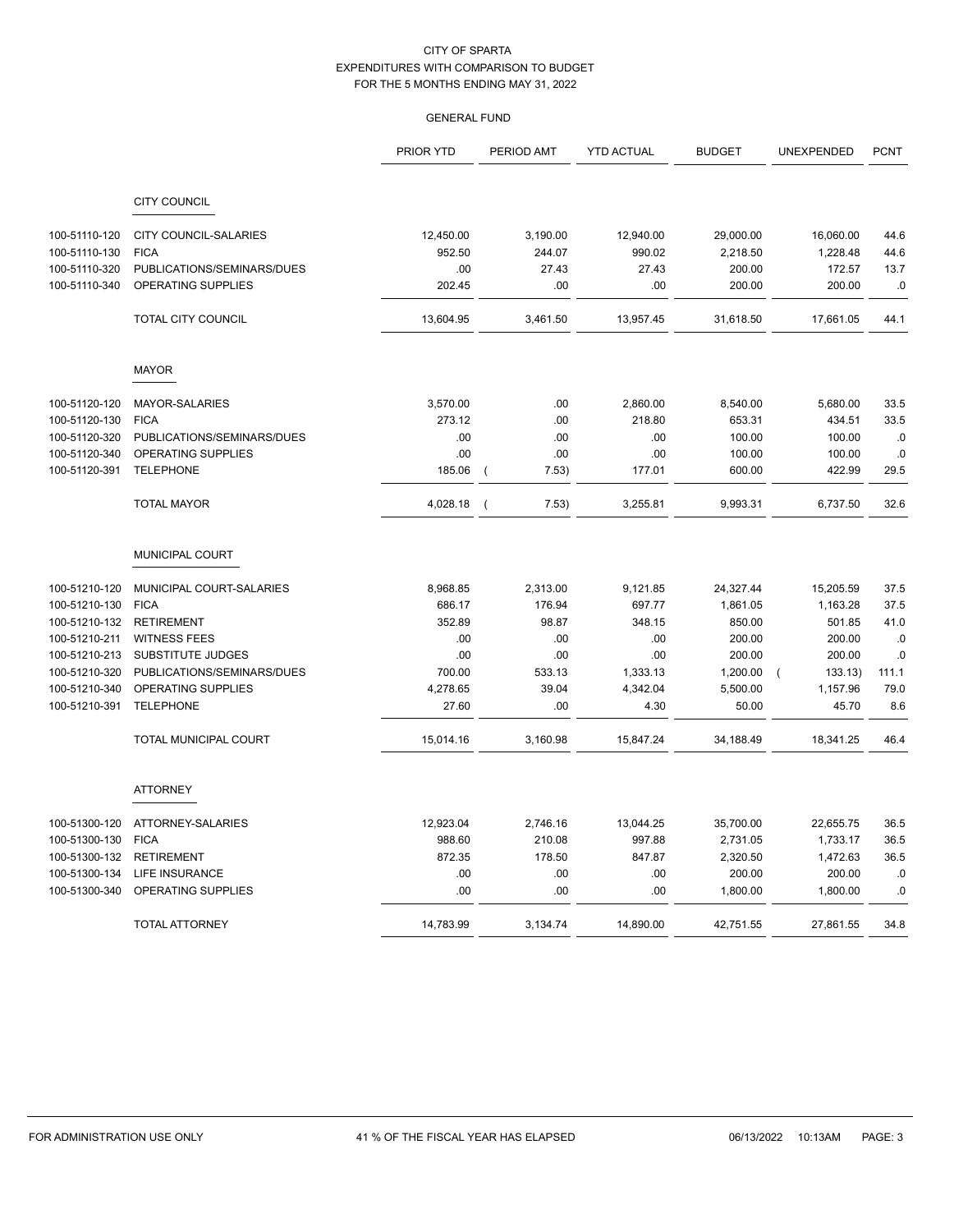|               |                            | PRIOR YTD | PERIOD AMT | <b>YTD ACTUAL</b> | <b>BUDGET</b> | UNEXPENDED            | <b>PCNT</b> |
|---------------|----------------------------|-----------|------------|-------------------|---------------|-----------------------|-------------|
|               | <b>CITY CLERK</b>          |           |            |                   |               |                       |             |
| 100-51420-120 | <b>CITY CLERK-SALARIES</b> | 25,289.20 | 5,504.21   | 26,142.91         | 71,554.40     | 45,411.49             | 36.5        |
| 100-51420-130 | <b>FICA</b>                | 1,813.48  | 385.28     | 1,829.71          | 5,473.91      | 3,644.20              | 33.4        |
| 100-51420-132 | <b>RETIREMENT</b>          | 1,706.98  | 357.78     | 1,699.32          | 4,651.04      | 2,951.72              | 36.5        |
| 100-51420-133 | <b>HEALTH INSURANCE</b>    | 5,196.15  | 2,190.93   | 10,954.65         | 26,312.50     | 15,357.85             | 41.6        |
| 100-51420-134 | LIFE INSURANCE             | 185.61    | 43.33      | 216.65            | 441.25        | 224.60                | 49.1        |
| 100-51420-135 | DENTAL INSURANCE           | 309.87    | 106.70     | 533.50            | 1,275.00      | 741.50                | 41.8        |
| 100-51420-320 | PUBLICATIONS/SEMINARS/DUES | 115.00    | .00        | 65.00             | 2,500.00      | 2,435.00              | 2.6         |
|               | OPERATING SUPPLIES         |           |            |                   |               |                       |             |
| 100-51420-340 |                            | 2,405.89  | 1,225.44   | 3,749.41          | 4,300.00      | 550.59                | 87.2        |
|               | <b>TOTAL CITY CLERK</b>    | 37,022.18 | 9,813.67   | 45,191.15         | 116,508.10    | 71,316.95             | 38.8        |
|               | <b>ELECTIONS</b>           |           |            |                   |               |                       |             |
| 100-51440-120 | ELECTIONS-SALARIES         | 3,030.76  | 4,509.00   | 6,212.00          | 7,000.00      | 788.00                | 88.7        |
| 100-51440-130 | <b>FICA</b>                | 8.39      | .00        | 107.46            | .00.          | 107.46)<br>$\sqrt{2}$ | $.0\,$      |
| 100-51440-340 | OPERATING SUPPLIES         | 2,437.38  | 163.18     | 1,634.27          | 3,500.00      | 1,865.73              | 46.7        |
|               | <b>TOTAL ELECTIONS</b>     | 5,476.53  | 4,672.18   | 7,953.73          | 10,500.00     | 2,546.27              | 75.8        |
|               | <b>COMPUTER SERVICES</b>   |           |            |                   |               |                       |             |
| 100-51450-000 | DATA PROCESSING            | 12,875.23 | 2,153.00   | 13,429.66         | 30,000.00     | 16,570.34             | 44.8        |
|               | TOTAL COMPUTER SERVICES    | 12,875.23 | 2,153.00   | 13,429.66         | 30,000.00     | 16,570.34             | 44.8        |
|               | <b>PRINTING</b>            |           |            |                   |               |                       |             |
| 100-51460-000 | <b>PRINTING</b>            | .00       | .00        | 57.50             | 500.00        | 442.50                | 11.5        |
|               | <b>TOTAL PRINTING</b>      | .00       | .00        | 57.50             | 500.00        | 442.50                | 11.5        |
|               | COST CATEGORY 470          |           |            |                   |               |                       |             |
| 100-51470-000 | <b>CEMETARY FUNDING</b>    | .00       | .00        | 1,299.00          | 30,000.00     | 28,701.00             | 4.3         |
|               | TOTAL COST CATEGORY 470    | $.00\,$   | .00        | 1,299.00          | 30,000.00     | 28,701.00             | 4.3         |
|               | <b>AUDITING</b>            |           |            |                   |               |                       |             |
| 100-51510-000 | <b>AUDITING</b>            | 25,890.00 | .00        | 21,562.00         | 30,000.00     | 8,438.00              | 71.9        |
|               | <b>TOTAL AUDITING</b>      | 25,890.00 | .00        | 21,562.00         | 30,000.00     | 8,438.00              | 71.9        |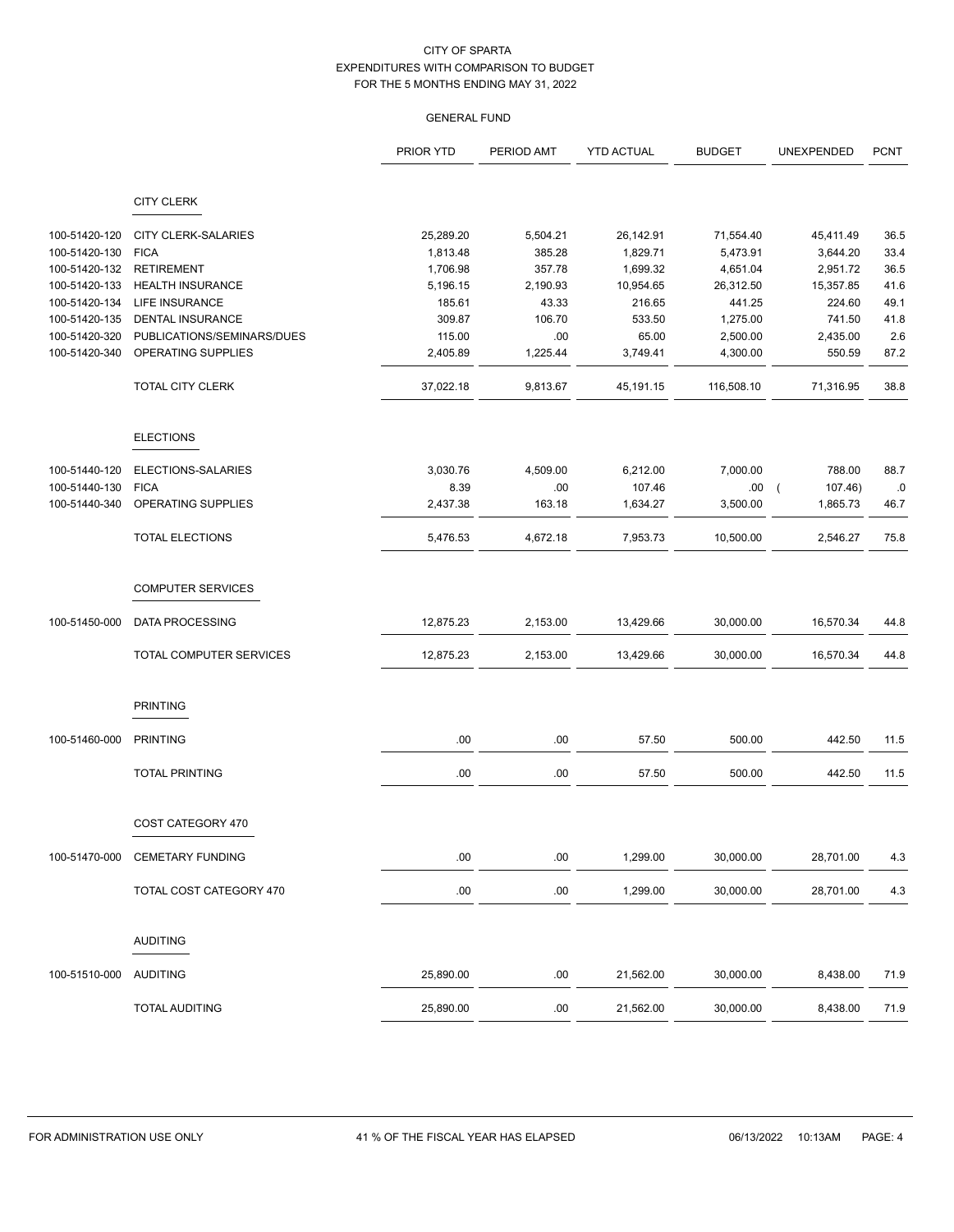|               |                                      | PRIOR YTD  | PERIOD AMT | <b>YTD ACTUAL</b> | <b>BUDGET</b> | UNEXPENDED                   | <b>PCNT</b> |
|---------------|--------------------------------------|------------|------------|-------------------|---------------|------------------------------|-------------|
|               | <b>TREASURER</b>                     |            |            |                   |               |                              |             |
|               |                                      |            |            |                   |               |                              |             |
| 100-51520-120 | TREASURER-SALARIES                   | 48,686.21  | 9,984.83   | 49,063.63         | 120,404.85    | 71,341.22                    | 40.8        |
| 100-51520-130 | <b>FICA</b>                          | 3,578.98   | 748.77     | 3,669.43          | 9,210.97      | 5,541.54                     | 39.8        |
| 100-51520-132 | <b>RETIREMENT</b>                    | 3,244.16   | 613.01     | 3,007.51          | 7,758.94      | 4,751.43                     | 38.8        |
| 100-51520-133 | <b>HEALTH INSURANCE</b>              | 9,803.01   | 648.58     | 2,983.52          | 6,068.00      | 3,084.48                     | 49.2        |
| 100-51520-134 | <b>LIFE INSURANCE</b>                | 202.76     | 42.98      | 199.33            | 527.00        | 327.67                       | 37.8        |
| 100-51520-135 | <b>DENTAL INSURANCE</b>              | 626.01     | 110.74     | 540.78            | 2,400.00      | 1,859.22                     | 22.5        |
| 100-51520-136 | <b>HEALTH INSURANCE STIPEND</b>      | .00        | .00        | .00               | 9,000.00      | 9,000.00                     | .0          |
| 100-51520-212 | <b>BOARD OF REVIEW</b>               | .00        | .00        | .00               | 300.00        | 300.00                       | .0          |
| 100-51520-320 | PUBLICATIONS/SEMINARS/DUES           | .00        | .00        | .00               | 500.00        | 500.00                       | .0          |
| 100-51520-340 | OPERATING SUPPLIES                   | 3,180.37   | 397.05     | 3,831.21          | 8,000.00      | 4,168.79                     | 47.9        |
| 100-51520-391 | <b>TELEPHONE</b>                     | 184.61     | 46.05      | 230.35            | 800.00        | 569.65                       | 28.8        |
|               | <b>TOTAL TREASURER</b>               | 69,506.11  | 12,592.01  | 63,525.76         | 164,969.76    | 101,444.00                   | 38.5        |
|               | <b>ASSESSOR</b>                      |            |            |                   |               |                              |             |
| 100-51530-120 | ASSESSOR SALARIES                    | 32,800.00  | .00        | .00               | .00           | .00                          | .0          |
| 100-51530-210 | PROFESSIONAL SERVICES                | .00        | .00        | 26,650.00         | 44,000.00     | 17,350.00                    | 60.6        |
|               | <b>TOTAL ASSESSOR</b>                | 32,800.00  | .00        | 26,650.00         | 44,000.00     | 17,350.00                    | 60.6        |
|               | <b>CITY HALL</b>                     |            |            |                   |               |                              |             |
| 100-51600-134 | LIFE INSURANCE                       | .00        | .00        | .00               | 4.13          | 4.13                         | .0          |
| 100-51600-135 | <b>DENTAL INSURANCE</b>              | .00        | .00        | .00               | 41.33         | 41.33                        | .0          |
| 100-51600-220 | <b>ELECTRIC</b>                      | 1,768.83   | 551.62     | 2,477.15          | 7,000.00      | 4,522.85                     | 35.4        |
| 100-51600-221 | <b>HEATING - GAS</b>                 | 1,653.51   | 326.98     | 2,473.49          | 3,000.00      | 526.51                       | 82.5        |
| 100-51600-222 | SEWER/WATER                          | 109.70     | .00        | 118.75            | 500.00        | 381.25                       | 23.8        |
| 100-51600-310 | <b>CUSTODIAL SERVICES</b>            | .00        | .00        | .00               | 4,800.00      | 4,800.00                     | .0          |
| 100-51600-340 | OPERATING SUPPLIES                   | 3,728.60   | 296.61     | 3,178.91          | 12,000.00     | 8,821.09                     | 26.5        |
| 100-51600-342 | <b>POSTAGE</b>                       | 9,881.70   | 669.13     | 6,556.25          | 15,000.00     | 8,443.75                     | 43.7        |
| 100-51600-350 | CITY HALL-CUSTODIAL SERVICES         | .00        | 2,800.00   | 15,200.00         | .00           | 15,200.00)<br>$\overline{ }$ | .0          |
| 100-51600-391 | <b>TELEPHONE</b>                     | 1,865.04   | 1,006.89   | 4,446.21          | 7,000.00      | 2,553.79                     | 63.5        |
|               | TOTAL CITY HALL                      | 19,007.38  | 5,651.23   | 34,450.76         | 49,345.46     | 14,894.70                    | 69.8        |
|               | PROPERTY & LIABILITY INSURANCE       |            |            |                   |               |                              |             |
| 100-51920-000 | PROPERTY & LIABILITY INSURANCE       | 110,300.91 | 21,327.29  | 124,867.23        | 197,000.00    | 72,132.77                    | 63.4        |
|               | TOTAL PROPERTY & LIABILITY INSURANCE | 110,300.91 | 21,327.29  | 124,867.23        | 197,000.00    | 72,132.77                    | 63.4        |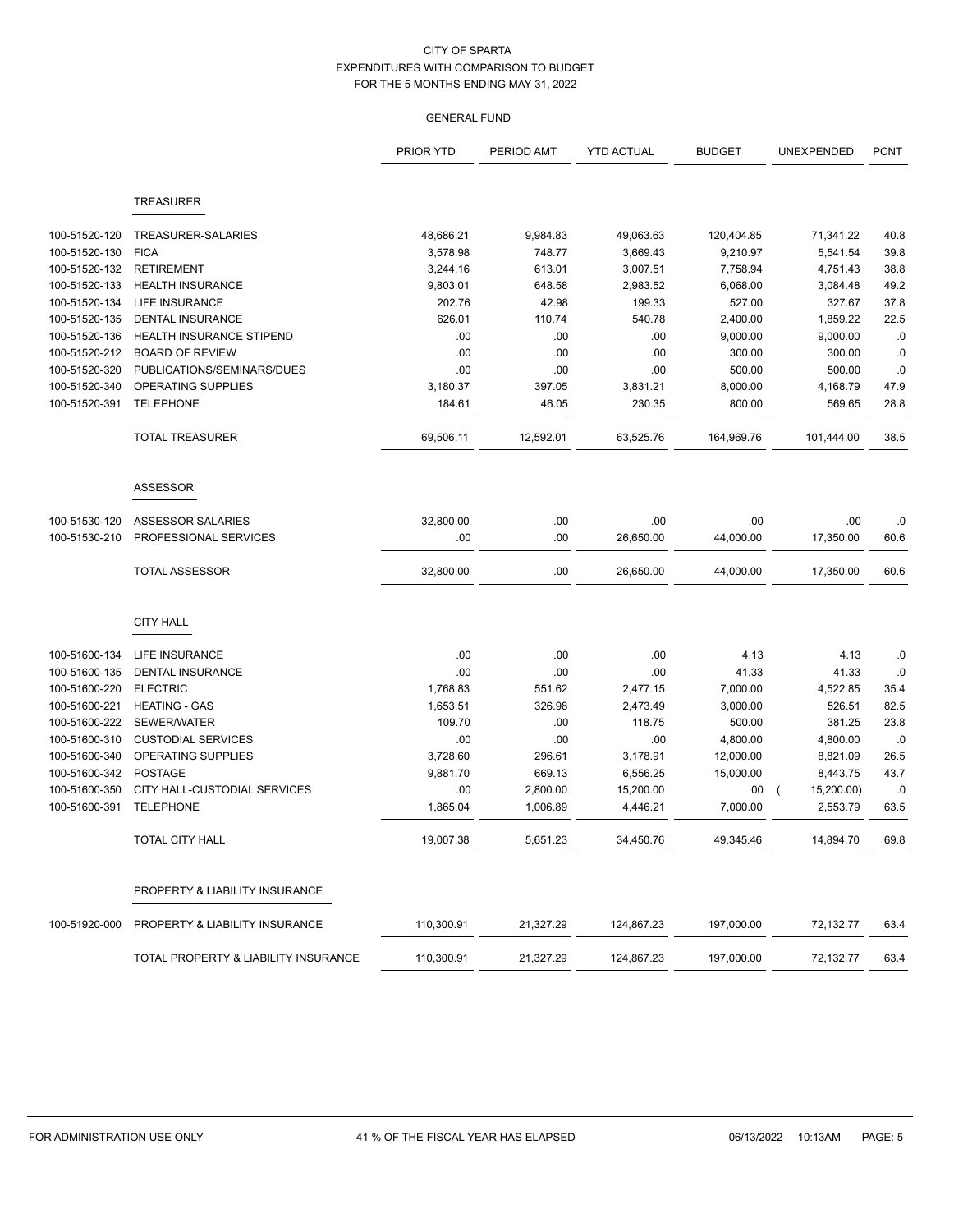|               |                                       | PRIOR YTD  | PERIOD AMT | <b>YTD ACTUAL</b> | <b>BUDGET</b> | UNEXPENDED              | <b>PCNT</b> |
|---------------|---------------------------------------|------------|------------|-------------------|---------------|-------------------------|-------------|
|               |                                       |            |            |                   |               |                         |             |
|               | UNEMPLOYMENT COMPENSATION             |            |            |                   |               |                         |             |
| 100-51930-000 | UNEMPLOYMENT COMPENSATION             | 7,698.70   | .00        | .00               | 5,000.00      | 5,000.00                | .0          |
|               | TOTAL UNEMPLOYMENT COMPENSATION       | 7,698.70   | .00        | .00               | 5,000.00      | 5,000.00                | .0          |
|               | SCHOOL SHARE MOBILE HOME TAXES        |            |            |                   |               |                         |             |
| 100-51950-000 | <b>SCHOOL SHARE MOBILE HOME TAXES</b> | 37,194.76  | .00        | 18,231.76         | 60,000.00     | 41,768.24               | 30.4        |
|               | TOTAL SCHOOL SHARE MOBILE HOME TAX    | 37,194.76  | .00        | 18,231.76         | 60,000.00     | 41,768.24               | 30.4        |
|               | POLICE DEPARTMENT                     |            |            |                   |               |                         |             |
| 100-52100-120 | POLICE-SALARIES                       | 592,610.32 | 121,158.70 | 594,083.06        | 1,757,272.52  | 1,163,189.46            | 33.8        |
| 100-52100-130 | <b>FICA</b>                           | 43,738.26  | 10,386.49  | 46,962.88         | 134,431.35    | 87,468.47               | 34.9        |
| 100-52100-132 | <b>RETIREMENT</b>                     | 68,455.55  | 15,700.56  | 71,322.55         | 181,940.51    | 110,617.96              | 39.2        |
| 100-52100-133 | <b>HEALTH INSURANCE</b>               | 141,261.42 | 17,828.66  | 96,449.13         | 318,800.00    | 222,350.87              | 30.3        |
| 100-52100-134 | <b>LIFE INSURANCE</b>                 | 625.94     | 129.07     | 643.12            | 1,530.00      | 886.88                  | 42.0        |
| 100-52100-135 | DENTAL INSURANCE                      | 6,109.27   | 889.40     | 4,729.42          | 16,420.00     | 11,690.58               | 28.8        |
| 100-52100-220 | <b>ELECTRIC</b>                       | 3,039.83   | 1,121.80   | 5,452.43          | 10,000.00     | 4,547.57                | 54.5        |
| 100-52100-221 | <b>HEATING - GAS</b>                  | 8,270.23   | 1,103.46   | 8,191.73          | 7,000.00      | 1,191.73)<br>$\sqrt{2}$ | 117.0       |
| 100-52100-222 | SEWER/WATER                           | 88.34      | .00        | 438.29            | 450.00        | 11.71                   | 97.4        |
| 100-52100-240 | <b>REPAIRS &amp; MAINTENANCE</b>      | 10,730.32  | 157.32     | 6,149.53          | 25,000.00     | 18,850.47               | 24.6        |
| 100-52100-241 | <b>RADIO REPAIRS</b>                  | 2,148.00   | 2,700.00   | 2,700.00          | 2,150.00      | 550.00)                 | 125.6       |
| 100-52100-310 | OFFICE SUPPLIES                       | 479.18     | 1,658.42   | 1,946.37          | 6,500.00      | 4,553.63                | 29.9        |
| 100-52100-320 | PUBLICATIONS/SEMINARS/DUES            | 23,845.89  | 3,880.80   | 25,995.39         | 40,000.00     | 14,004.61               | 65.0        |
| 100-52100-340 | OPERATING SUPPLIES                    | 6,979.17   | 4,525.99   | 14,611.34         | 35,000.00     | 20,388.66               | 41.8        |
| 100-52100-341 | SHOOTING PROGRAM                      | 5,932.90   | 51.92      | 2,946.48          | 6,000.00      | 3,053.52                | 49.1        |
| 100-52100-371 | <b>GAS/OIL</b>                        | 13,295.86  | 4,906.82   | 18,155.94         | 38,000.00     | 19,844.06               | 47.8        |
| 100-52100-391 | <b>TELEPHONE</b>                      | 8,222.97   | 1,844.87   | 9,222.31          | 22,000.00     | 12,777.69               | 41.9        |
| 100-52100-392 | PHYSICAL EXAM                         | .00        | .00        | 1,434.00          | 1,750.00      | 316.00                  | 81.9        |
| 100-52100-393 | <b>UNIFORMS</b>                       | 4,866.04   | 1,176.06   | 9,017.59          | 22,000.00     | 12,982.41               | 41.0        |
| 100-52100-394 | <b>TIME SYSTEM</b>                    | 1,166.50   | 112.00     | 1,441.50          | 4,000.00      | 2,558.50                | 36.0        |
| 100-52100-396 | POLICE DEPT-TACTICAL UNIT             | 25.24)     | .00        | 2,918.95          | 5,000.00      | 2,081.05                | 58.4        |
|               | TOTAL POLICE DEPARTMENT               | 941,840.75 | 189,332.34 | 924,812.01        | 2,635,244.38  | 1,710,432.37            | 35.1        |
|               | <b>SCHOOL CROSSING GUARDS</b>         |            |            |                   |               |                         |             |
| 100-52130-120 | <b>CROSSING GUARDS-SALARIES</b>       | 3,818.00   | 855.00     | 3,960.00          | 20,125.00     | 16,165.00               | 19.7        |
| 100-52130-130 | <b>FICA</b>                           | 292.12     | 65.41      | 302.93            | 1,539.56      | 1,236.63                | 19.7        |
| 100-52130-340 | OPERATING SUPPLIES                    | .00        | .00        | .00               | 250.00        | 250.00                  | .0          |
|               | TOTAL SCHOOL CROSSING GUARDS          | 4,110.12   | 920.41     | 4,262.93          | 21,914.56     | 17,651.63               | 19.5        |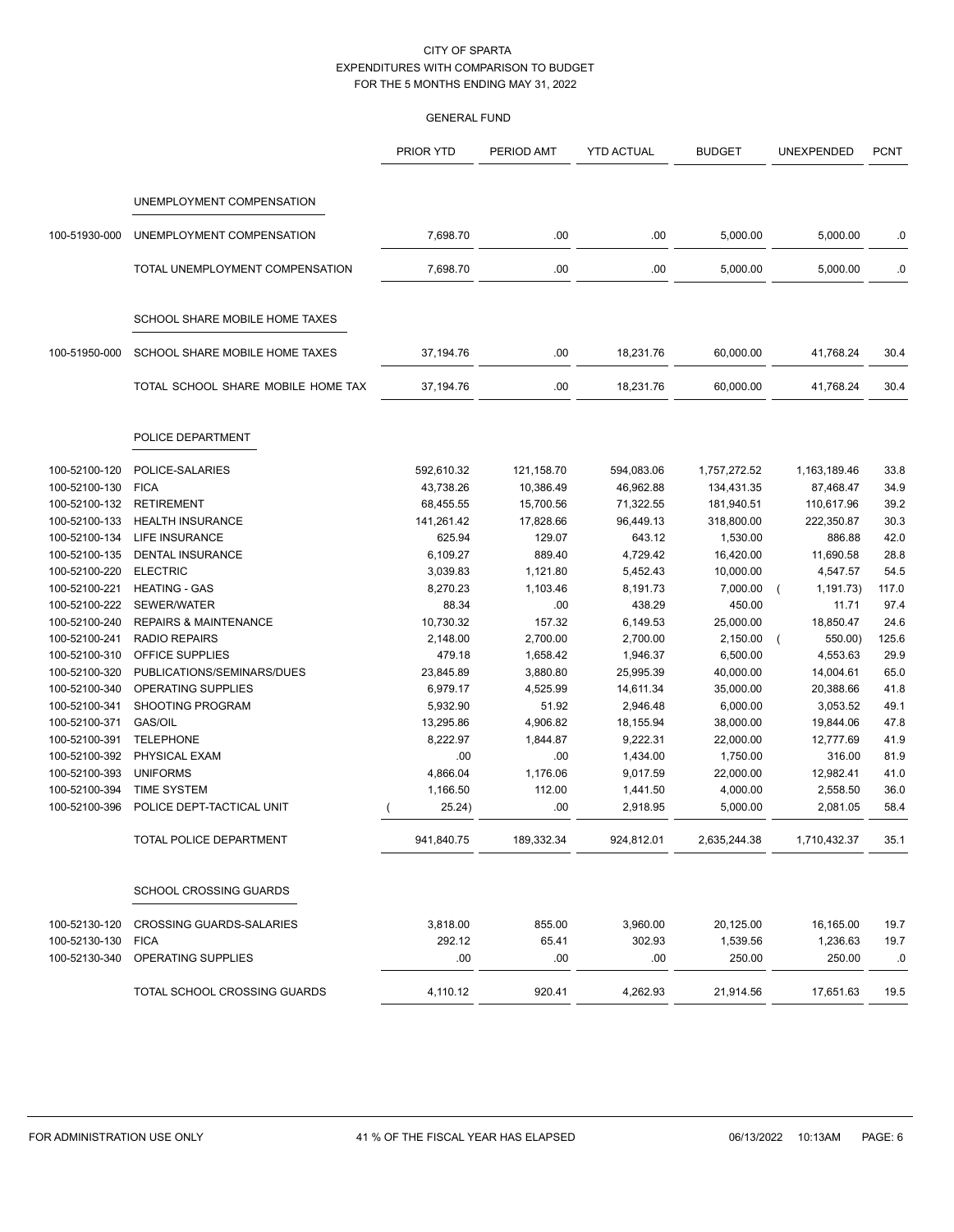|                                                                                                                                                       |                                                                                                                                                                                                                                  | PRIOR YTD                                                                                       | PERIOD AMT                                                                              | <b>YTD ACTUAL</b>                                                                                 | <b>BUDGET</b>                                                                                             | UNEXPENDED                                                                                                         | <b>PCNT</b>                                                          |
|-------------------------------------------------------------------------------------------------------------------------------------------------------|----------------------------------------------------------------------------------------------------------------------------------------------------------------------------------------------------------------------------------|-------------------------------------------------------------------------------------------------|-----------------------------------------------------------------------------------------|---------------------------------------------------------------------------------------------------|-----------------------------------------------------------------------------------------------------------|--------------------------------------------------------------------------------------------------------------------|----------------------------------------------------------------------|
|                                                                                                                                                       | <b>FIRE DEPARTMENT</b>                                                                                                                                                                                                           |                                                                                                 |                                                                                         |                                                                                                   |                                                                                                           |                                                                                                                    |                                                                      |
| 100-52200-310                                                                                                                                         | <b>FIRE DISTRICT DUES</b>                                                                                                                                                                                                        | 244,864.00                                                                                      | .00                                                                                     | .00                                                                                               | 262,000.00                                                                                                | 262,000.00                                                                                                         | .0                                                                   |
|                                                                                                                                                       | TOTAL FIRE DEPARTMENT                                                                                                                                                                                                            | 244,864.00                                                                                      | .00                                                                                     | .00                                                                                               | 262,000.00                                                                                                | 262,000.00                                                                                                         | .0                                                                   |
|                                                                                                                                                       | HYDRANT RENTAL                                                                                                                                                                                                                   |                                                                                                 |                                                                                         |                                                                                                   |                                                                                                           |                                                                                                                    |                                                                      |
| 100-52240-000                                                                                                                                         | <b>HYDRANT RENTAL</b>                                                                                                                                                                                                            | 127,425.25                                                                                      | .00                                                                                     | 127,425.25                                                                                        | 509,000.00                                                                                                | 381,574.75                                                                                                         | 25.0                                                                 |
|                                                                                                                                                       | TOTAL HYDRANT RENTAL                                                                                                                                                                                                             | 127,425.25                                                                                      | .00                                                                                     | 127,425.25                                                                                        | 509,000.00                                                                                                | 381,574.75                                                                                                         | 25.0                                                                 |
|                                                                                                                                                       | AMBULANCE SERVICE                                                                                                                                                                                                                |                                                                                                 |                                                                                         |                                                                                                   |                                                                                                           |                                                                                                                    |                                                                      |
| 100-52300-000                                                                                                                                         | AMBULANCE SERVICE                                                                                                                                                                                                                | 48,990.00                                                                                       | .00                                                                                     | .00                                                                                               | 78,400.00                                                                                                 | 78,400.00                                                                                                          | .0                                                                   |
|                                                                                                                                                       | TOTAL AMBULANCE SERVICE                                                                                                                                                                                                          | 48,990.00                                                                                       | .00                                                                                     | .00                                                                                               | 78,400.00                                                                                                 | 78,400.00                                                                                                          | .0                                                                   |
|                                                                                                                                                       | <b>BUILDING INSPECTOR</b>                                                                                                                                                                                                        |                                                                                                 |                                                                                         |                                                                                                   |                                                                                                           |                                                                                                                    |                                                                      |
| 100-52400-120<br>100-52400-130<br>100-52400-132<br>100-52400-133<br>100-52400-134<br>100-52400-135<br>100-52400-242<br>100-52400-310<br>100-52400-320 | <b>BUILDING INPSECTOR-SALARIES</b><br><b>FICA</b><br><b>RETIREMENT</b><br><b>HEALTH INSURANCE</b><br><b>LIFE INSURANCE</b><br>DENTAL INSURANCE<br><b>COMMERCIAL INSPECTIONS</b><br>OFFICE SUPPLIES<br>PUBLICATIONS/SEMINARS/DUES | 43,882.03<br>3,126.92<br>2,962.07<br>13,068.91<br>155.27<br>706.30<br>.00<br>2,992.58<br>700.00 | 9,323.56<br>653.98<br>601.32<br>2,716.74<br>30.66<br>132.31<br>.00<br>1,444.88<br>85.20 | 45,260.03<br>3,168.93<br>2,915.38<br>13,835.69<br>155.50<br>673.82<br>.00<br>4,596.42<br>1,472.20 | 124,337.26<br>9,511.80<br>8,081.92<br>24,987.50<br>317.75<br>1,581.00<br>7,500.00<br>4,000.00<br>1,200.00 | 79,077.23<br>6,342.87<br>5,166.54<br>11,151.81<br>162.25<br>907.18<br>7,500.00<br>596.42)<br>272.20)<br>$\sqrt{ }$ | 36.4<br>33.3<br>36.1<br>55.4<br>48.9<br>42.6<br>.0<br>114.9<br>122.7 |
| 100-52400-330<br>100-52400-391                                                                                                                        | TRAVEL/AUTO EXPENSE<br><b>TELEPHONE</b>                                                                                                                                                                                          | 316.40<br>289.30                                                                                | .00<br>72.10                                                                            | .00<br>360.71                                                                                     | 1,300.00<br>1,500.00                                                                                      | 1,300.00<br>1,139.29                                                                                               | .0<br>24.1                                                           |
|                                                                                                                                                       | TOTAL BUILDING INSPECTOR                                                                                                                                                                                                         | 68,199.78                                                                                       | 15,060.75                                                                               | 72,438.68                                                                                         | 184,317.23                                                                                                | 111,878.55                                                                                                         | 39.3                                                                 |
|                                                                                                                                                       | <b>WEIGHTS &amp; MEASURES</b>                                                                                                                                                                                                    |                                                                                                 |                                                                                         |                                                                                                   |                                                                                                           |                                                                                                                    |                                                                      |
| 100-52410-210                                                                                                                                         | <b>WEIGHTS &amp; MEASURES</b>                                                                                                                                                                                                    | .00                                                                                             | .00                                                                                     | .00                                                                                               | 4,800.00                                                                                                  | 4,800.00                                                                                                           | .0                                                                   |
|                                                                                                                                                       | TOTAL WEIGHTS & MEASURES                                                                                                                                                                                                         | .00                                                                                             | .00                                                                                     | .00.                                                                                              | 4,800.00                                                                                                  | 4,800.00                                                                                                           | .0                                                                   |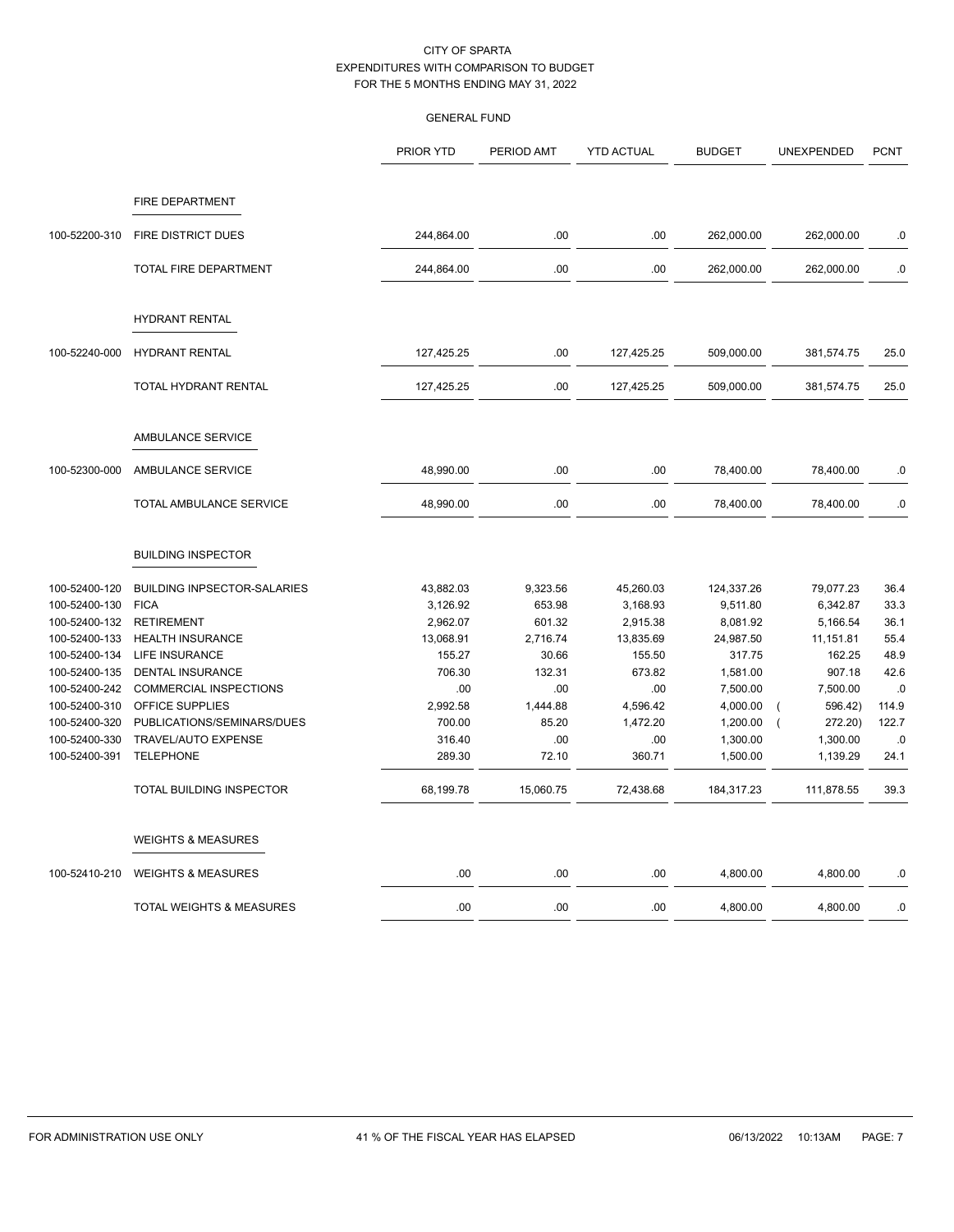|                          |                                  | <b>PRIOR YTD</b> | PERIOD AMT | <b>YTD ACTUAL</b> | <b>BUDGET</b> | UNEXPENDED | <b>PCNT</b> |
|--------------------------|----------------------------------|------------------|------------|-------------------|---------------|------------|-------------|
|                          | DIRECTOR OF PUBLIC WORKS         |                  |            |                   |               |            |             |
|                          |                                  |                  |            |                   |               |            |             |
| 100-53100-120            | DIR OF PUB WORKS-SALARIES        | 9,163.64         | 2,056.16   | 9,758.40          | 26,730.00     | 16,971.60  | 36.5        |
| 100-53100-130            | <b>FICA</b>                      | 657.01           | 147.62     | 700.51            | 2,044.85      | 1,344.34   | 34.3        |
| 100-53100-132            | <b>RETIREMENT</b>                | 618.51           | 133.64     | 634.14            | 1,737.45      | 1,103.31   | 36.5        |
| 100-53100-133            | <b>HEALTH INSURANCE</b>          | 2,606.08         | 578.40     | 2,892.04          | 6,946.50      | 4,054.46   | 41.6        |
| 100-53100-134            | LIFE INSURANCE                   | 32.15            | 6.71       | 33.55             | 72.60         | 39.05      | 46.2        |
| 100-53100-135            | <b>DENTAL INSURANCE</b>          | 140.85           | 28.17      | 140.85            | 336.60        | 195.75     | 41.8        |
| 100-53100-320            | PUBLICATIONS/SEMINARS/DUES       | .00              | 175.00     | 305.50            | 600.00        | 294.50     | 50.9        |
| 100-53100-325            | SAFETY PROGRAM                   | 387.49           | .00        | 239.45            | 3,000.00      | 2,760.55   | 8.0         |
| 100-53100-340            | OPERATING SUPPLIES               | 387.09           | 49.55      | 132.63            | 800.00        | 667.37     | 16.6        |
| 100-53100-371            | <b>GAS/OIL</b>                   | .00              | .00        | .00               | 200.00        | 200.00     | .0          |
| 100-53100-391            | <b>TELEPHONE</b>                 | 184.61           | 46.05      | 230.35            | 700.00        | 469.65     | 32.9        |
|                          | TOTAL DIRECTOR OF PUBLIC WORKS   | 14, 177. 43      | 3,221.30   | 15,067.42         | 43,168.00     | 28,100.58  | 34.9        |
|                          | <b>CITY GARAGES</b>              |                  |            |                   |               |            |             |
| 100-53230-120            | <b>CITY GARAGES-SALARIES</b>     | 2,895.17         | 705.83     | 8,211.81          | 16,666.89     | 8,455.08   | 49.3        |
| 100-53230-130            | <b>FICA</b>                      | 201.55           | 49.25      | 560.44            | 1,275.02      | 714.58     | 44.0        |
| 100-53230-132            | <b>RETIREMENT</b>                | 195.43           | 45.87      | 506.04            | 619.06        | 113.02     | 81.7        |
| 100-53230-133            | <b>HEALTH INSURANCE</b>          | 1,359.43         | 369.13     | 1,684.90          | 2,801.00      | 1,116.10   | 60.2        |
| 100-53230-134            | <b>LIFE INSURANCE</b>            | 5.42             | 1.69       | 7.63              | 28.50         | 20.87      | 26.8        |
| 100-53230-135            | <b>DENTAL INSURANCE</b>          | 72.29            | 17.52      | 92.92             | 158.00        | 65.08      | 58.8        |
| 100-53230-220            | <b>ELECTRIC</b>                  | 860.67           | 232.87     | 1,054.74          | 3,500.00      | 2,445.26   | 30.1        |
| 100-53230-221            | <b>HEATING - GAS</b>             | 2,046.25         | 487.01     | 3,272.71          | 3,500.00      | 227.29     | 93.5        |
| 100-53230-222            | SEWER/WATER                      | 141.46           | .00        | 145.64            | 600.00        | 454.36     | 24.3        |
| 100-53230-340            | OPERATING SUPPLIES               | 1,032.20         | 13.29      | 2,687.33          | 7,000.00      | 4,312.67   | 38.4        |
| 100-53230-391            | <b>TELEPHONE</b>                 | 1,523.18         | 595.06     | 1,900.56          | 4,000.00      | 2,099.44   | 47.5        |
|                          | <b>TOTAL CITY GARAGES</b>        | 10,333.05        | 2,517.52   | 20,124.72         | 40,148.47     | 20,023.75  | 50.1        |
|                          | <b>STREET MACHINERY</b>          |                  |            |                   |               |            |             |
| 100-53240-120            | STREET MACHINERY-SALARIES        | 15,405.10        | 3,896.90   | 16,731.40         | 52,381.65     | 35,650.25  | 31.9        |
| 100-53240-130            | <b>FICA</b>                      | 1,103.80         | 282.39     | 1,165.37          | 4,007.20      | 2,841.83   | 29.1        |
| 100-53240-132 RETIREMENT |                                  | 1,039.84         | 253.30     | 1,044.32          | 3,714.34      | 2,670.02   | 28.1        |
| 100-53240-133            | <b>HEALTH INSURANCE</b>          | 2,372.13         | 704.19     | 2,387.13          | 16,806.00     | 14,418.87  | 14.2        |
| 100-53240-134            | LIFE INSURANCE                   | 99.71            | 32.52      | 110.23            | 171.00        | 60.77      | 64.5        |
| 100-53240-135            | DENTAL INSURANCE                 | 108.41           | 29.08      | 98.59             | 948.00        | 849.41     | 10.4        |
| 100-53240-240            | <b>REPAIRS &amp; MAINTENANCE</b> | 12,886.37        | 1,347.70   | 18,737.83         | 35,000.00     | 16,262.17  | 53.5        |
| 100-53240-340            | OPERATING SUPPLIES               | 445.46           | .00        | .00               | 500.00        | 500.00     | .0          |
| 100-53240-371            | GAS/OIL                          | 15,123.81        | 4,299.07   | 14,432.57         | 37,000.00     | 22,567.43  | 39.0        |
|                          | TOTAL STREET MACHINERY           | 48,584.63        | 10,845.15  | 54,707.44         | 150,528.19    | 95,820.75  | 36.3        |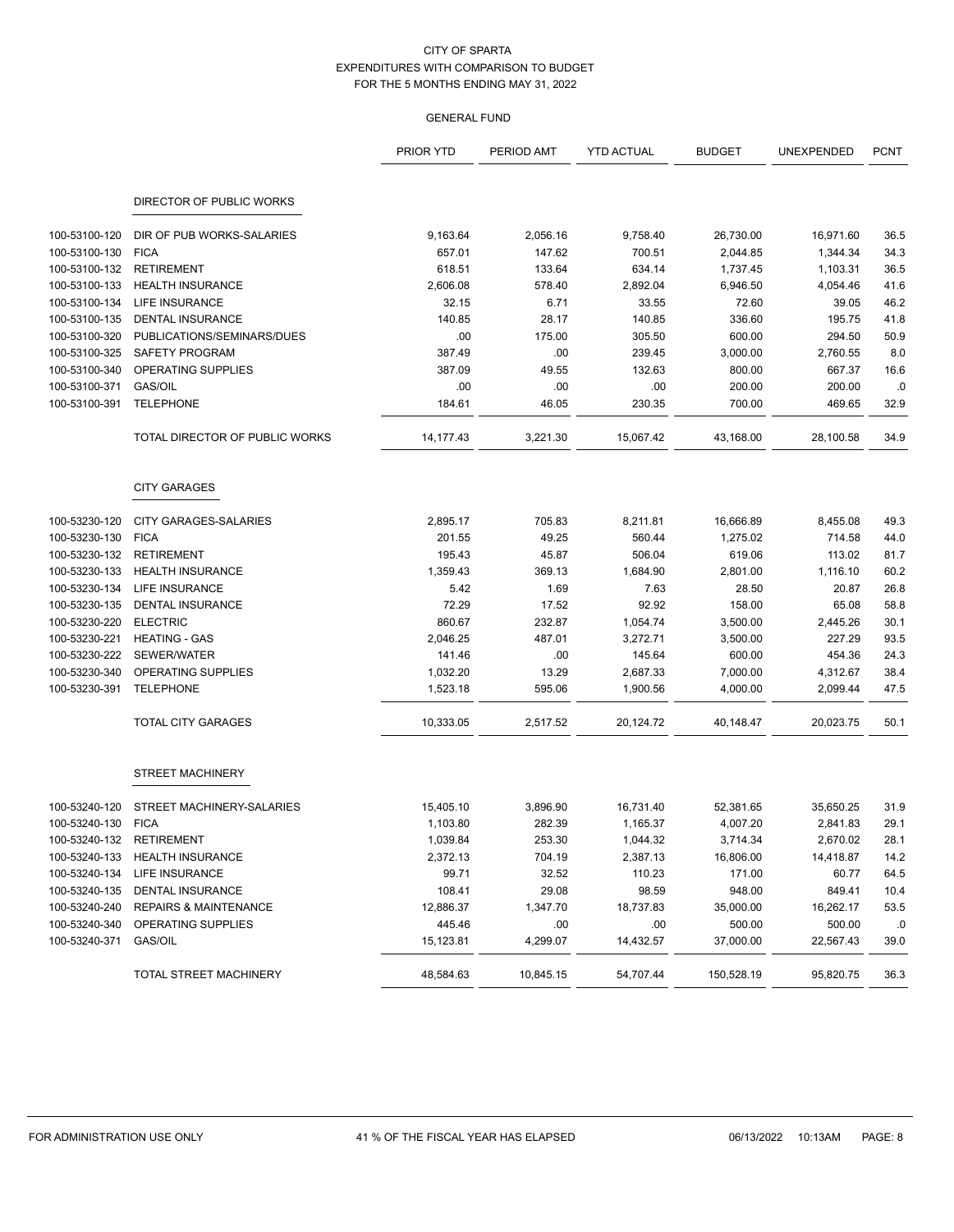|                                |                                            | PRIOR YTD            | PERIOD AMT       | <b>YTD ACTUAL</b>     | <b>BUDGET</b>          | UNEXPENDED           | <b>PCNT</b>  |
|--------------------------------|--------------------------------------------|----------------------|------------------|-----------------------|------------------------|----------------------|--------------|
|                                | STREET MAINTENANCE                         |                      |                  |                       |                        |                      |              |
|                                |                                            |                      |                  |                       |                        |                      |              |
| 100-53300-120<br>100-53300-130 | STREET MAINTENANCE-SALARIES<br><b>FICA</b> | 48,899.73            | 12,478.84        | 51,547.21             | 171,430.85             | 119,883.64           | 30.1<br>28.6 |
| 100-53300-132                  | <b>RETIREMENT</b>                          | 3,333.78<br>2,760.78 | 882.54<br>743.62 | 3,747.61              | 13,114.46              | 9,366.85<br>8,004.92 | 28.2         |
| 100-53300-133                  | <b>HEALTH INSURANCE</b>                    | 15,594.90            | 2,335.27         | 3,138.09<br>21,114.38 | 11,143.01<br>50,418.00 | 29,303.62            | 41.9         |
| 100-53300-134                  | LIFE INSURANCE                             | 116.14               | 18.80            | 187.89                | 513.00                 | 325.11               | 36.6         |
| 100-53300-135                  | DENTAL INSURANCE                           | 837.43               | 156.36           | 1,202.48              | 2,844.00               | 1,641.52             | 42.3         |
| 100-53300-240                  | <b>REPAIRS &amp; MAINTENANCE</b>           | 92.58                | .00              | 82.81                 | 1,000.00               | 917.19               | 8.3          |
| 100-53300-340                  | OPERATING SUPPLIES                         | 3,383.87             | 177.10           | 6,027.90              | 11,000.00              | 4,972.10             | 54.8         |
|                                | TOTAL STREET MAINTENANCE                   | 75,019.21            | 16,792.53        | 87,048.37             | 261,463.32             | 174,414.95           | 33.3         |
|                                | <b>STREET CLEANING</b>                     |                      |                  |                       |                        |                      |              |
| 100-53310-120                  | STREET CLEANING-SALARIES                   | 4,657.11             | 2,016.45         | 5,478.55              | 29,048.00              | 23,569.45            | 18.9         |
| 100-53310-130                  | <b>FICA</b>                                | 297.90               | 137.38           | 544.67                | 2,222.17               | 1,677.50             | 24.5         |
| 100-53310-132                  | <b>RETIREMENT</b>                          | 314.36               | 131.06           | 509.01                | 1,547.64               | 1,038.63             | 32.9         |
| 100-53310-133                  | <b>HEALTH INSURANCE</b>                    | 1,489.93             | 1,047.78         | 4,354.06              | 7,002.50               | 2,648.44             | 62.2         |
| 100-53310-134                  | <b>LIFE INSURANCE</b>                      | 14.45                | 16.22            | 51.74                 | 71.25                  | 19.51                | 72.6         |
| 100-53310-135                  | DENTAL INSURANCE                           | 80.53                | 51.03            | 212.04                | 395.00                 | 182.96               | 53.7         |
| 100-53310-340                  | OPERATING SUPPLIES                         | 2,726.75             | 941.72           | 1,027.33              | 5,000.00               | 3,972.67             | 20.6         |
|                                | TOTAL STREET CLEANING                      | 9,581.03             | 4,341.64         | 12,177.40             | 45,286.56              | 33,109.16            | 26.9         |
|                                | <b>SNOW REMOVAL</b>                        |                      |                  |                       |                        |                      |              |
| 100-53320-120                  | SNOW REMOVAL-SALARIES                      | 20,146.74            | .00              | 22,684.67             | 61,905.58              | 39,220.91            | 36.6         |
| 100-53320-130                  | <b>FICA</b>                                | 1,400.76             | .00              | 981.57                | 4,735.78               | 3,754.21             | 20.7         |
| 100-53320-132                  | <b>RETIREMENT</b>                          | 1,343.96             | .00              | 894.57                | 3,095.28               | 2,200.71             | 28.9         |
| 100-53320-133                  | <b>HEALTH INSURANCE</b>                    | 10,069.28            | .00              | 5,485.34              | 14,005.00              | 8,519.66             | 39.2         |
| 100-53320-134                  | <b>LIFE INSURANCE</b>                      | 78.90                | .00              | 48.70                 | 142.50                 | 93.80                | 34.2         |
| 100-53320-135                  | <b>DENTAL INSURANCE</b>                    | 530.00               | .00              | 314.49                | 790.00                 | 475.51               | 39.8         |
| 100-53320-340                  | OPERATING SUPPLIES                         | 46,746.10            | .00              | 44,513.58             | 51,000.00              | 6,486.42             | 87.3         |
|                                | <b>TOTAL SNOW REMOVAL</b>                  | 80,315.74            | .00              | 74,922.92             | 135,674.14             | 60,751.22            | 55.2         |
|                                | TREE & BRUSH CONTROL                       |                      |                  |                       |                        |                      |              |
| 100-53330-120                  | TREE/BRUSH CONTROL-SALARIES                | 38,640.12            | 8,529.77         | 56,757.77             | 76,191.49              | 19,433.72            | 74.5         |
| 100-53330-130                  | <b>FICA</b>                                | 2,664.73             | 606.12           | 3,880.23              | 5,828.65               | 1,948.42             | 66.6         |
| 100-53330-132                  | <b>RETIREMENT</b>                          | 2,594.78             | 554.45           | 3,547.68              | 5,881.03               | 2,333.35             | 60.3         |
| 100-53330-133                  | <b>HEALTH INSURANCE</b>                    | 15,075.66            | 2,980.99         | 11,647.19             | 26,609.50              | 14,962.31            | 43.8         |
| 100-53330-134                  | <b>LIFE INSURANCE</b>                      | 103.85               | 34.45            | 93.83                 | 270.75                 | 176.92               | 34.7         |
| 100-53330-135                  | <b>DENTAL INSURANCE</b>                    | 804.71               | 186.31           | 730.56                | 1,501.00               | 770.44               | 48.7         |
| 100-53330-340                  | OPERATING SUPPLIES                         | 3,248.04             | 206.23           | 2,387.87              | 16,000.00              | 13,612.13            | 14.9         |
|                                | TOTAL TREE & BRUSH CONTROL                 | 63,131.89            | 13,098.32        | 79,045.13             | 132,282.42             | 53,237.29            | 59.8         |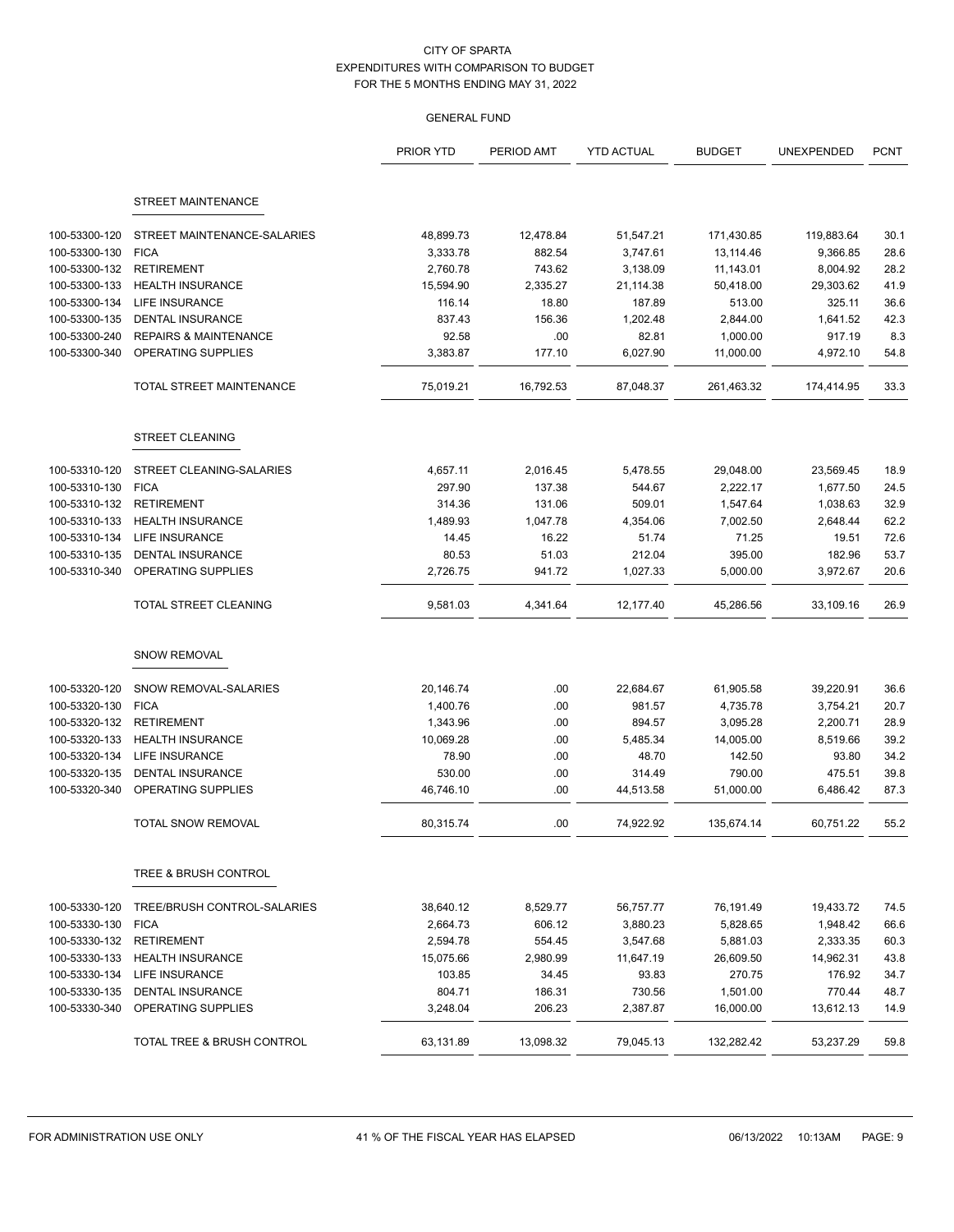|               |                              | PRIOR YTD | PERIOD AMT | <b>YTD ACTUAL</b> | <b>BUDGET</b> | <b>UNEXPENDED</b>       | <b>PCNT</b> |
|---------------|------------------------------|-----------|------------|-------------------|---------------|-------------------------|-------------|
|               | STREET MARKING & SIGNS       |           |            |                   |               |                         |             |
| 100-53340-120 | ST. MARKINGS/SIGNS-SALARIES  | 517.86    | .00        | 1,386.94          | 14,285.90     | 12,898.96               | 9.7         |
| 100-53340-130 | <b>FICA</b>                  | 34.64     | .00        | 84.93             | 1,092.87      | 1,007.94                | 7.8         |
| 100-53340-132 | <b>RETIREMENT</b>            | 34.96     | .00        | 78.90             | 928.58        | 849.68                  | 8.5         |
| 100-53340-133 | <b>HEALTH INSURANCE</b>      | 596.90    | .00        | 180.19            | 4,201.50      | 4,021.31                | 4.3         |
| 100-53340-134 | <b>LIFE INSURANCE</b>        | 2.21      | .00        | .39               | 42.75         | 42.36                   | .9          |
| 100-53340-135 | <b>DENTAL INSURANCE</b>      | 32.26     | .00        | 8.78              | 237.00        | 228.22                  | 3.7         |
| 100-53340-340 | OPERATING SUPPLIES           | 2,935.10  | .00        | 5,491.91          | 10,000.00     | 4,508.09                | 54.9        |
|               | TOTAL STREET MARKING & SIGNS | 4,153.93  | .00        | 7,232.04          | 30,788.60     | 23,556.56               | 23.5        |
|               | <b>STREET LIGHTING</b>       |           |            |                   |               |                         |             |
| 100-53420-000 | <b>STREETE LIGHTING</b>      | 34,682.19 | 8,690.53   | 35,212.42         | 108,000.00    | 72,787.58               | 32.6        |
|               | <b>TOTAL STREET LIGHTING</b> | 34,682.19 | 8,690.53   | 35,212.42         | 108,000.00    | 72,787.58               | 32.6        |
|               | <b>SIDEWALKS</b>             |           |            |                   |               |                         |             |
| 100-53430-120 | SIDEWALKS-SALARIES           | 5,118.22  | 2,362.50   | 2,362.50          | 19,047.87     | 16,685.37               | 12.4        |
| 100-53430-130 | <b>FICA</b>                  | 351.89    | 167.13     | 167.13            | 1,457.16      | 1,290.03                | 11.5        |
| 100-53430-132 | <b>RETIREMENT</b>            | 345.50    | 153.57     | 153.57            | 1,392.88      | 1,239.31                | 11.0        |
| 100-53430-133 | <b>HEALTH INSURANCE</b>      | 1,902.89  | .00        | .00               | 6,302.25      | 6,302.25                | .0          |
| 100-53430-134 | <b>LIFE INSURANCE</b>        | 5.97      | .39        | .39               | 85.50         | 85.11                   | .5          |
| 100-53430-135 | <b>DENTAL INSURANCE</b>      | 101.29    | .00        | .00               | 474.00        | 474.00                  | .0          |
| 100-53430-340 | OPERATING SUPPLIES           | 2,142.00  | 1,457.99   | 1,617.98          | 3,500.00      | 1,882.02                | 46.2        |
|               | <b>TOTAL SIDEWALKS</b>       | 9,967.76  | 4,141.58   | 4,301.57          | 32,259.66     | 27,958.09               | 13.3        |
|               | <b>STORM SEWERS</b>          |           |            |                   |               |                         |             |
| 100-53440-120 | STORM SEWERS-SALARIES        | 2,183.15  | 4,186.48   | 4,602.13          | 2,857.18      | 1,744.95)<br>$\sqrt{2}$ | 161.1       |
| 100-53440-130 | <b>FICA</b>                  | 154.41    | 300.44     | 330.26            | 218.57        | 111.69)<br>$\sqrt{2}$   | 151.1       |
| 100-53440-132 | <b>RETIREMENT</b>            | 147.35    | 272.13     | 299.14            | 154.76        | 144.38)<br>$\sqrt{ }$   | 193.3       |
| 100-53440-133 | <b>HEALTH INSURANCE</b>      | .00       | 1,959.47   | 2,114.12          | 700.25        | 1,413.87<br>$\sqrt{2}$  | 301.9       |
| 100-53440-134 | LIFE INSURANCE               | .00       | 7.68       | 8.17              | 7.13          | 1.04)                   | 114.6       |
| 100-53440-135 | DENTAL INSURANCE             | .00       | 92.20      | 99.21             | 39.50         | 59.71)<br>$\left($      | 251.2       |
| 100-53440-340 | OPERATING SUPPLIES           | 54.99     | 671.64     | 671.64            | 3,500.00      | 2,828.36                | 19.2        |
|               | TOTAL STORM SEWERS           | 2,539.90  | 7,490.04   | 8,124.67          | 7,477.39 (    | 647.28)                 | 108.7       |
|               | PARKING LOTS                 |           |            |                   |               |                         |             |
| 100-53450-000 | PARKING LOTS                 | .00       | .00        | .00               | 300.00        | 300.00                  | .0          |
|               | TOTAL PARKING LOTS           | .00       | .00        | .00               | 300.00        | 300.00                  | .0          |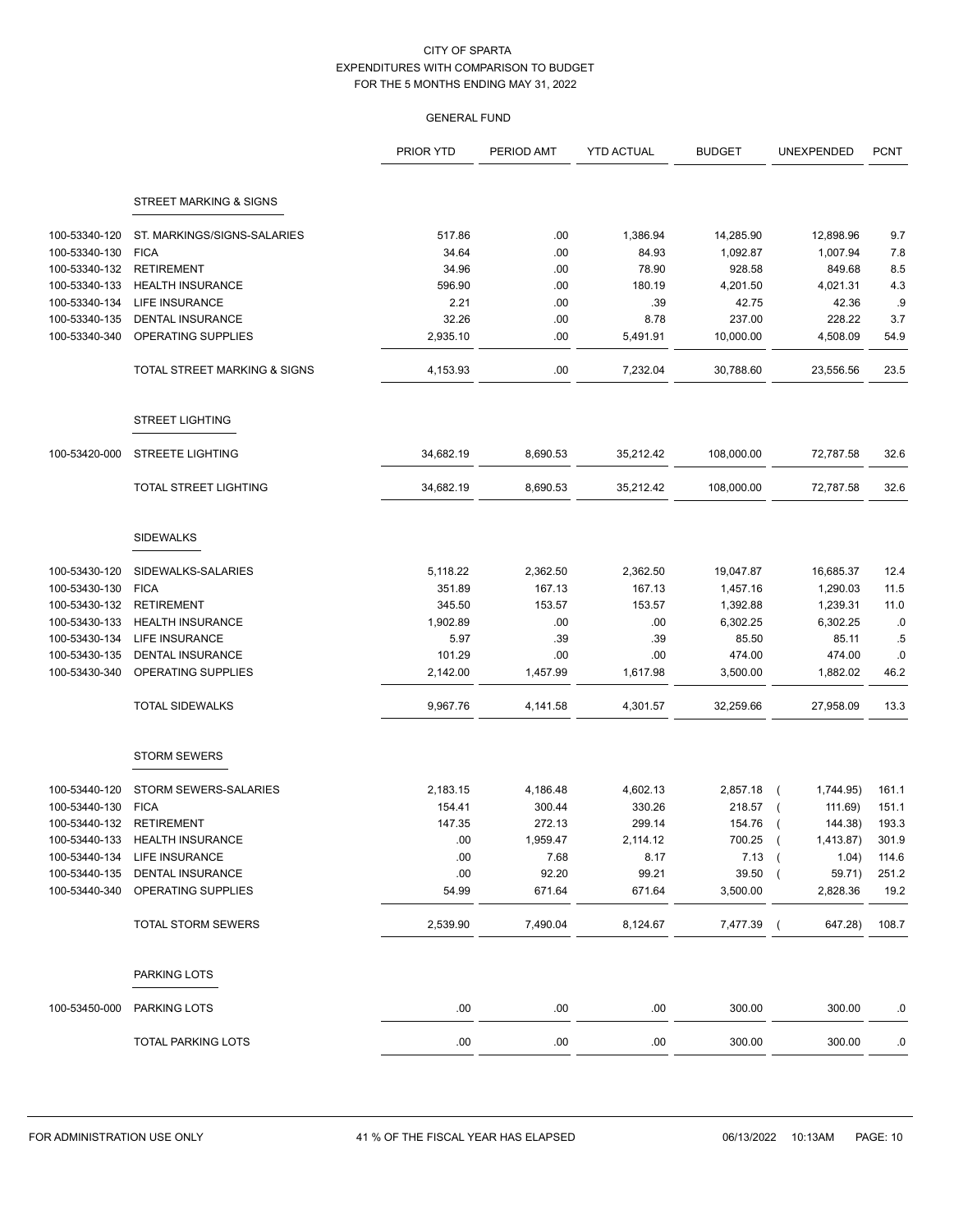|                         |                                   | PRIOR YTD  | PERIOD AMT | <b>YTD ACTUAL</b> | <b>BUDGET</b> | UNEXPENDED | <b>PCNT</b> |
|-------------------------|-----------------------------------|------------|------------|-------------------|---------------|------------|-------------|
|                         | <b>CURB AND GUTTER</b>            |            |            |                   |               |            |             |
| 100-53460-120           | <b>CURB &amp; GUTTER-SALARIES</b> | 605.33     | 659.65     | 760.90            | 7,142.95      | 6,382.05   | 10.7        |
| 100-53460-130           | <b>FICA</b>                       | 42.01      | 45.06      | 52.81             | 546.44        | 493.63     | 9.7         |
| 100-53460-132           | <b>RETIREMENT</b>                 | 40.87      | 42.88      | 49.45             | 464.29        | 414.84     | 10.7        |
| 100-53460-133           | <b>HEALTH INSURANCE</b>           | 439.55     | 514.86     | 514.86            | 2,100.75      | 1,585.89   | 24.5        |
| 100-53460-134           | LIFE INSURANCE                    | 1.51       | 3.91       | 4.04              | 21.38         | 17.34      | 18.9        |
| 100-53460-135           | <b>DENTAL INSURANCE</b>           | 23.23      | 25.08      | 25.08             | 118.50        | 93.42      | 21.2        |
| 100-53460-340           | OPERATING SUPPLIES                | .00        | .00        | .00               | 700.00        | 700.00     | .0          |
|                         | TOTAL CURB AND GUTTER             | 1,152.50   | 1,291.44   | 1,407.14          | 11,094.31     | 9,687.17   | 12.7        |
|                         | <b>DAMS</b>                       |            |            |                   |               |            |             |
| 100-53470-120           | DAMS-SALARIES                     | 872.40     | .00.       | 53.64             | 2,619.08      | 2,565.44   | 2.1         |
| 100-53470-130           | <b>FICA</b>                       | 56.98      | .00        | 3.69              | 200.36        | 196.67     | 1.8         |
| 100-53470-132           | <b>RETIREMENT</b>                 | 58.88      | .00.       | 3.48              | 77.38         | 73.90      | 4.5         |
| 100-53470-133           | <b>HEALTH INSURANCE</b>           | 122.44     | .00        | .00               | 350.13        | 350.13     | .0          |
| 100-53470-134           | <b>LIFE INSURANCE</b>             | .36        | .00        | .00               | 3.56          | 3.56       | .0          |
| 100-53470-135           | DENTAL INSURANCE                  | 6.40       | .00        | .00               | 19.75         | 19.75      | .0          |
| 100-53470-340           | OPERATING SUPPLIES                | 7,977.69   | .00        | .00               | 1,000.00      | 1,000.00   | .0          |
|                         | <b>TOTAL DAMS</b>                 | 9.095.15   | .00.       | 60.81             | 4,270.26      | 4,209.45   | 1.4         |
|                         | <b>AIRPORT</b>                    |            |            |                   |               |            |             |
| 100-53510-120           | AIRPORT- SALARIES                 | 2,540.74   | 753.07     | 2,948.60          | 6,904.85      | 3,956.25   | 42.7        |
| 100-53510-130           | <b>FICA</b>                       | 168.00     | 51.51      | 204.34            | 528.22        | 323.88     | 38.7        |
| 100-53510-132           | <b>RETIREMENT</b>                 | 171.45     | 48.96      | 191.66            | 77.38         | 114.28     | 247.7       |
| 100-53510-133           | <b>HEALTH INSURANCE</b>           | 1,022.65   | 286.83     | 1,261.33          | 350.13        | 911.20)    | 360.3       |
| 100-53510-134           | LIFE INSURANCE                    | 10.11      | 4.37       | 13.07             | 3.56          | 9.51)      | 367.1       |
| 100-53510-135           | DENTAL INSURANCE                  | 55.26      | 13.96      | 61.40             | 19.75         | 41.65)     | 310.9       |
| 100-53510-220           | <b>ELECTRIC</b>                   | 1,937.50   | 378.15     | 1,812.60          | 5,000.00      | 3,187.40   | 36.3        |
| 100-53510-221           | <b>HEATING - GAS</b>              | 247.97     | 762.44     | 1,163.65          | 1,000.00      | 163.65)    | 116.4       |
| 100-53510-340           | OPERATING SUPPLIES                | 157.43     | 10.99      | 1,509.99          | 3,000.00      | 1,490.01   | 50.3        |
| 100-53510-371           | GAS/OIL                           | 4,837.88   | .00.       | 9,674.25          | 13,000.00     | 3,325.75   | 74.4        |
| 100-53510-391 TELEPHONE |                                   | 577.30     | 116.74     | 582.42            | 2,300.00      | 1,717.58   | 25.3        |
|                         | <b>TOTAL AIRPORT</b>              | 11,726.29  | 2,427.02   | 19,423.31         | 32,183.89     | 12,760.58  | 60.4        |
|                         | <b>GARBAGE &amp; REFUSE</b>       |            |            |                   |               |            |             |
| 100-53620-000           | <b>GARBAGE &amp; REFUSE</b>       | 215,797.14 | 49,791.57  | 227,681.39        | 440,000.00    | 212,318.61 | 51.8        |
|                         | TOTAL GARBAGE & REFUSE            | 215,797.14 | 49,791.57  | 227,681.39        | 440,000.00    | 212,318.61 | 51.8        |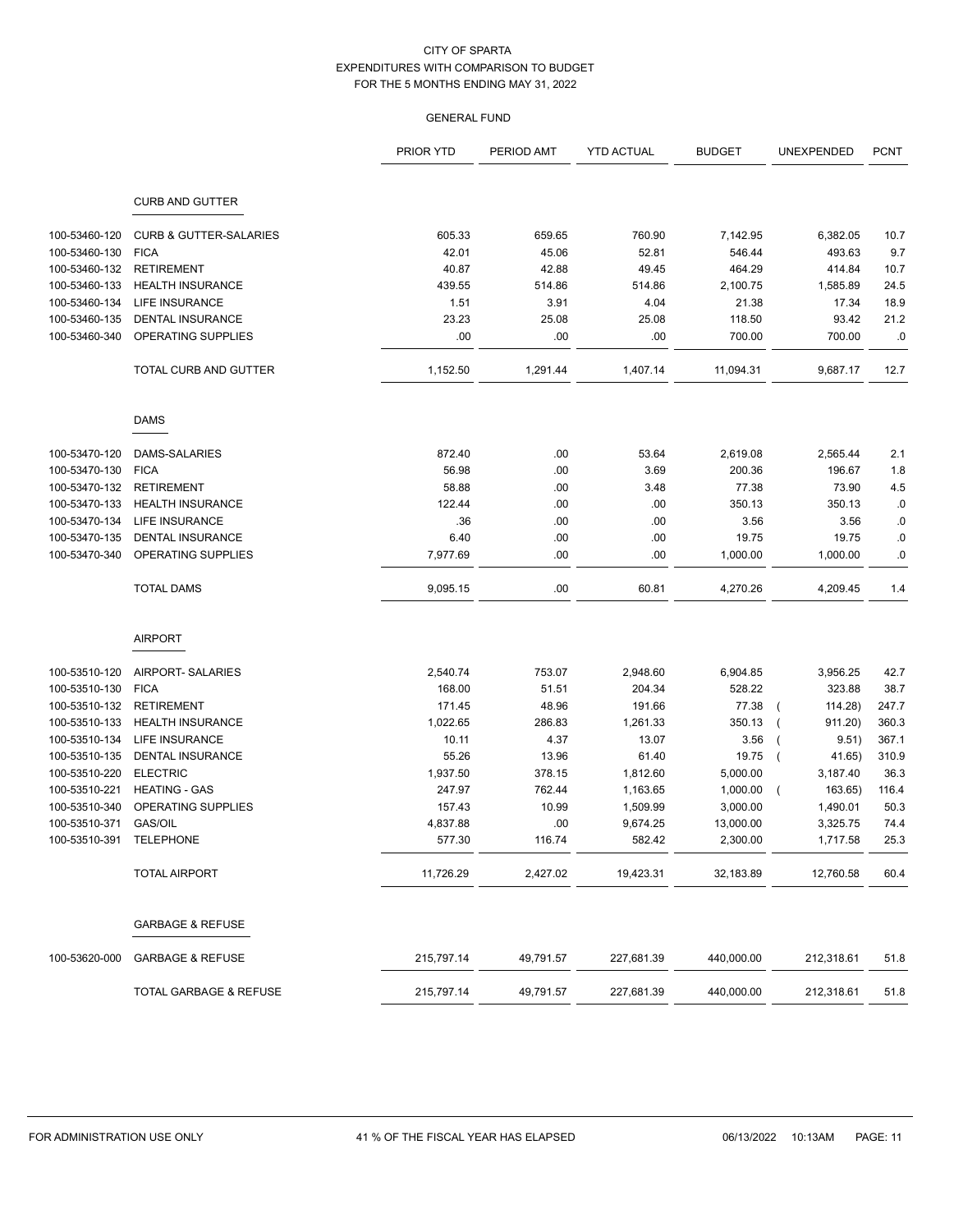|               |                                  | PRIOR YTD  | PERIOD AMT | <b>YTD ACTUAL</b> | <b>BUDGET</b> | UNEXPENDED | <b>PCNT</b> |
|---------------|----------------------------------|------------|------------|-------------------|---------------|------------|-------------|
|               | <b>WEED CONTROL</b>              |            |            |                   |               |            |             |
| 100-53640-120 | <b>WEED CONTROL-SALARIES</b>     | 77.00      | .00        | .00               | 4,761.97      | 4,761.97   | .0          |
| 100-53640-130 | <b>FICA</b>                      | 5.60       | .00        | .00               | 364.29        | 364.29     | .0          |
| 100-53640-132 | <b>RETIREMENT</b>                | 5.19       | .00        | .00               | 464.29        | 464.29     | .0          |
| 100-53640-133 | <b>HEALTH INSURANCE</b>          | .00        | .00        | .00               | 2,100.75      | 2,100.75   | .0          |
| 100-53640-134 | <b>LIFE INSURANCE</b>            | .00        | .00        | .00               | 21.38         | 21.38      | .0          |
| 100-53640-135 | <b>DENTAL INSURANCE</b>          | .00        | .00        | .00               | 118.50        | 118.50     | .0          |
| 100-53640-340 | OPERATING SUPPLIES               | .00        | .00        | .00               | 100.00        | 100.00     | .0          |
|               | TOTAL WEED CONTROL               | 87.79      | .00        | .00               | 7,931.18      | 7,931.18   | .0          |
|               | <b>CELEBRATIONS</b>              |            |            |                   |               |            |             |
| 100-55300-120 | CELEBRATIONS-SALARIES            | 543.19     | 163.60     | 772.07            | 3,965.62      | 3,193.55   | 19.5        |
| 100-55300-130 | <b>FICA</b>                      | 37.68      | 12.17      | 44.10             | 303.37        | 259.27     | 14.5        |
| 100-55300-132 | <b>RETIREMENT</b>                | 36.62      | 9.75       | 32.63             | 108.27        | 75.64      | 30.1        |
| 100-55300-133 | <b>HEALTH INSURANCE</b>          | 441.86     | 14.26      | 28.52             | 266.00        | 237.48     | 10.7        |
| 100-55300-134 | <b>LIFE INSURANCE</b>            | 1.20       | .18        | .50               | 2.50          | 2.00       | 20.0        |
| 100-55300-135 | <b>DENTAL INSURANCE</b>          | 23.64      | 1.43       | 3.71              | 24.20         | 20.49      | 15.3        |
| 100-55300-396 | <b>FIREWORKS</b>                 | 5,500.00   | .00        | .00               | 12,000.00     | 12,000.00  | .0          |
| 100-55300-397 | CHRISTMAS DECORATIONS            | .00        | .00        | .00               | 200.00        | 200.00     | .0          |
| 100-55300-398 | <b>NEW FLAGS</b>                 | .00        | .00        | 245.00            | 350.00        | 105.00     | 70.0        |
|               | <b>TOTAL CELEBRATIONS</b>        | 6,584.19   | 201.39     | 1,126.53          | 17,219.96     | 16,093.43  | 6.5         |
|               | PARKS & RECREATION               |            |            |                   |               |            |             |
| 100-55340-120 | RECREATION-SALARIES              | 87,380.76  | 27,638.23  | 104,443.55        | 321,916.96    | 217,473.41 | 32.4        |
| 100-55340-130 | <b>FICA</b>                      | 5,930.79   | 1,891.99   | 7,511.02          | 24,626.65     | 17,115.63  | 30.5        |
| 100-55340-132 | <b>RETIREMENT</b>                | 5,032.44   | 1,271.85   | 5,046.51          | 13,770.28     | 8,723.77   | 36.7        |
| 100-55340-133 | <b>HEALTH INSURANCE</b>          | 24,336.82  | 1,730.97   | 5,920.24          | 36,545.00     | 30,624.76  | 16.2        |
| 100-55340-134 | <b>LIFE INSURANCE</b>            | 110.09     | 24.66      | 100.30            | 264.75        | 164.45     | 37.9        |
| 100-55340-135 | <b>DENTAL INSURANCE</b>          | 1,234.90   | 229.03     | 986.01            | 3,024.00      | 2,037.99   | 32.6        |
| 100-55340-220 | <b>ELECTRIC</b>                  | 5,830.29   | 1,327.49   | 5,847.70          | 21,000.00     | 15,152.30  | 27.9        |
| 100-55340-221 | <b>HEATING - GAS</b>             | 2,997.84   | 779.95     | 4,964.42          | 5,500.00      | 535.58     | 90.3        |
| 100-55340-222 | SEWER/WATER                      | 438.50     | .00        | 387.35            | 3,000.00      | 2,612.65   | 12.9        |
| 100-55340-240 | <b>REPAIRS &amp; MAINTENANCE</b> | 12,830.13  | 2,849.15   | 7,003.50          | 22,000.00     | 14,996.50  | 31.8        |
| 100-55340-310 | <b>OFFICE SUPPLIES</b>           | 1,192.66   | 216.34     | 1,048.59          | 2,500.00      | 1,451.41   | 41.9        |
| 100-55340-320 | PUBLICATIONS/SEMINARS/DUES       | 2,001.00   | 366.59     | 868.82            | 5,000.00      | 4,131.18   | 17.4        |
| 100-55340-340 | OPERATING SUPPLIES               | 8,657.78   | 4,170.76   | 15,819.07         | 44,000.00     | 28,180.93  | 36.0        |
| 100-55340-350 | CONCESSION STAND SUPPLIES        | 5,919.23   | 2,578.53   | 2,976.60          | 10,000.00     | 7,023.40   | 29.8        |
| 100-55340-371 | GAS/OIL                          | 2,553.76   | 1,864.41   | 8,872.33          | 14,000.00     | 5,127.67   | 63.4        |
| 100-55340-391 | <b>TELEPHONE</b>                 | 1,483.12   | 627.25     | 3,100.19          | 6,000.00      | 2,899.81   | 51.7        |
| 100-55340-395 | <b>TROPHIES</b>                  | 2,000.00   | .00        | 2,550.00          | 9,000.00      | 6,450.00   | 28.3        |
|               | TOTAL PARKS & RECREATION         | 169,930.11 | 47,567.20  | 177,446.20        | 542,147.64    | 364,701.44 | 32.7        |